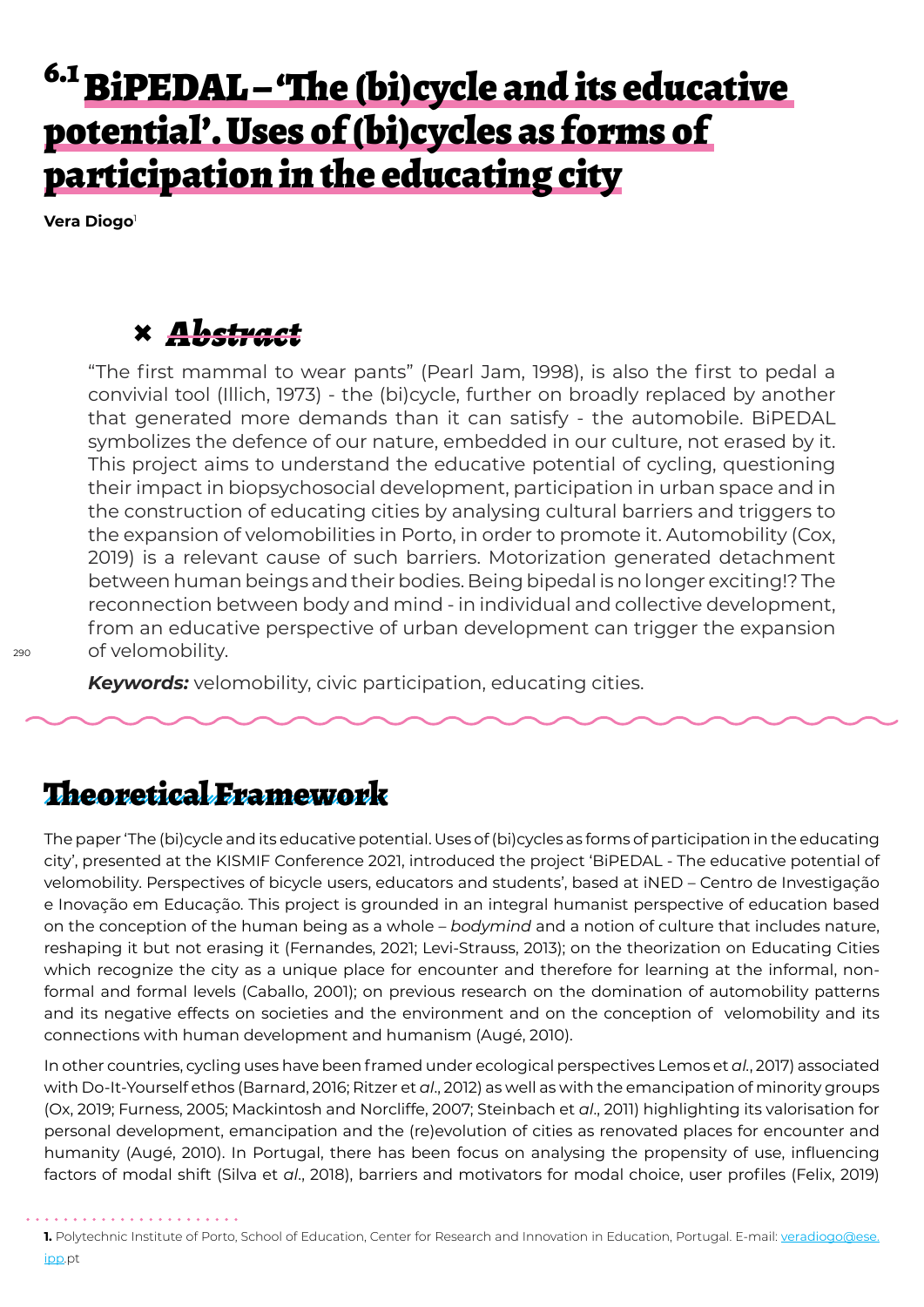and lifestyles (Diogo et *al*., 2018). The educative perspective has been neglected. BiPEDAL will cover that gap, by exploring the educative potential of cycling for the individual and for the collectives and contexts where he/she participates, based on the conceptualization of Educating Cities and on the theories of velomobility in contexts of automobility (Sheller, 2004; Randell, 2017; Cox, 2019).

Therefore, it is relevant to know such potential, in all educative domains - formal, non-formal and informal, and diverse disciplinary areas of education, such as, physical, social, inclusive, linguistic and artistic. By the educative potential of velomobility we mean the possibilities of learning - in an integrated sense of cognition, perception and movement; and of biopsychosocial development - based on the awareness of humans as corporal beings - that the utilitarian and recreational use of cycles can provoke or emphasize in the subjects. Thus, we are interested in the learning triggered by the use of cycles, considering it as a means of experiencing reality, construction of knowledge, self-knowledge, critical questioning, and personal and social transformation.

Velomobility is part of the evolution of social practices and mobility technologies. The uses of the bicycle that have been explored include its use as a means of everyday utility transport, its uses in different sport modalities, and also recreational uses, namely, bicycle tourism and leisure, particularly for children (Augé, 2010; Wexler, 2010). These representations are associated with social representations, which are also dynamic and variable, often expressed in artistic manifestations from different domains, from music to graphic arts, including literature.

The Portuguese Territorial Network of Educating Cities (2019, p. 2) highlighted the connections between education, the arts and sport, "in an interdisciplinary and holistic view" including all forms of artistic, cultural, social and sports expression", as we envisioned in this project and incorporated in the interdisciplinary constitution of the research team.

Despite the greater parity in the use of public roads that the 2014 Highway Code decreed and the slight increase in the use of bicycles in Portugal, the excessive use of the private car is a reality that fits into a "globally dominant pattern of auto mobility" (Cox, 2019, p. 4), presenting severe levels of noise and air pollution. According to the European Environmental Agency, transport causes more than a quarter of greenhouse gases and, unlike other sectors, this percentage has been growing; the dominant use of motor vehicles, particularly the automobile, limits public space for pedestrians and cyclists (Fernandes & Kanashiro, 2018). Precarious entitlement was the reality described in Dublin in recent research with cyclist commuters, confirming the often shared perception of danger by urban cyclists. Even though the law grants them the use of space, that space is often insecure, other road users disregard their right to circulate and law enforcement is insufficient and negligent, making cyclists feel that their defence is in their hands (Egan & Philbin, 2021).

As a structural pillar of human existence, like time (Diogo, 2010) space is one of the internalized and embodied external factors in the processes of identity construction (Fortuna, 2013; Mendes & Nóbrega, 2004). Therefore, living in a given geographical context implies its greater or lesser appropriation, material and symbolic, sensory and embodied, depending on its relevance to everyday life and to individual and collective trajectories. Mobility patterns are a central way of living and appropriating space, through the interaction between body-mind in motion, means of transport and territory (Cox, 2019; Mendes & Nóbrega, 2004).

Given the city's functional, class and identity diversity, it is still an obligation to fight for the right to the city as defended by Lefebvre (2011 [1968]), as we have not yet managed to build fair and inclusive cities, where people with disabilities can participate, live and use the same time-space of services and resources as everyone else (United Cities and Local Governments, 2019). We understand that recreational and utilitarian uses of bicycles, when based in a logic of mobility that rebalances the need for speed and does not propose for example electric bicycles as replacement for cars (Cox, 2021), can be an important tool in the process of democratizing the design and forms of appropriation of the city, contributing to the United Nations' sustainable development objective 11 (Fernandes & Kanashiro, 2018; Ivonia & Albino, 2015; Mota et *al*., 2019).

The Charter of Educating Cities claims the educative potential of the city, calling the focus of public entities on the development of its citizens through inclusive and participatory policies. The city is seen as a meeting place with several opportunities for collective learning, in formal, non-formal and informal spheres (Rede Territorial Portuguesa das Cidades Educadoras, 2019). According to Caballo (2001), the horizon of educating cities is the articulation between the multidimensionality of education throughout the lives of citizens and the integrated development of territories. This proposal implies the defence of the welfare state and a redefinition of socio-economic relations, favouring citizenship at the local level and local responsibilities in comprehensive and articulated educational policies (Caballo, 2001). It also promotes civic engagement by social economy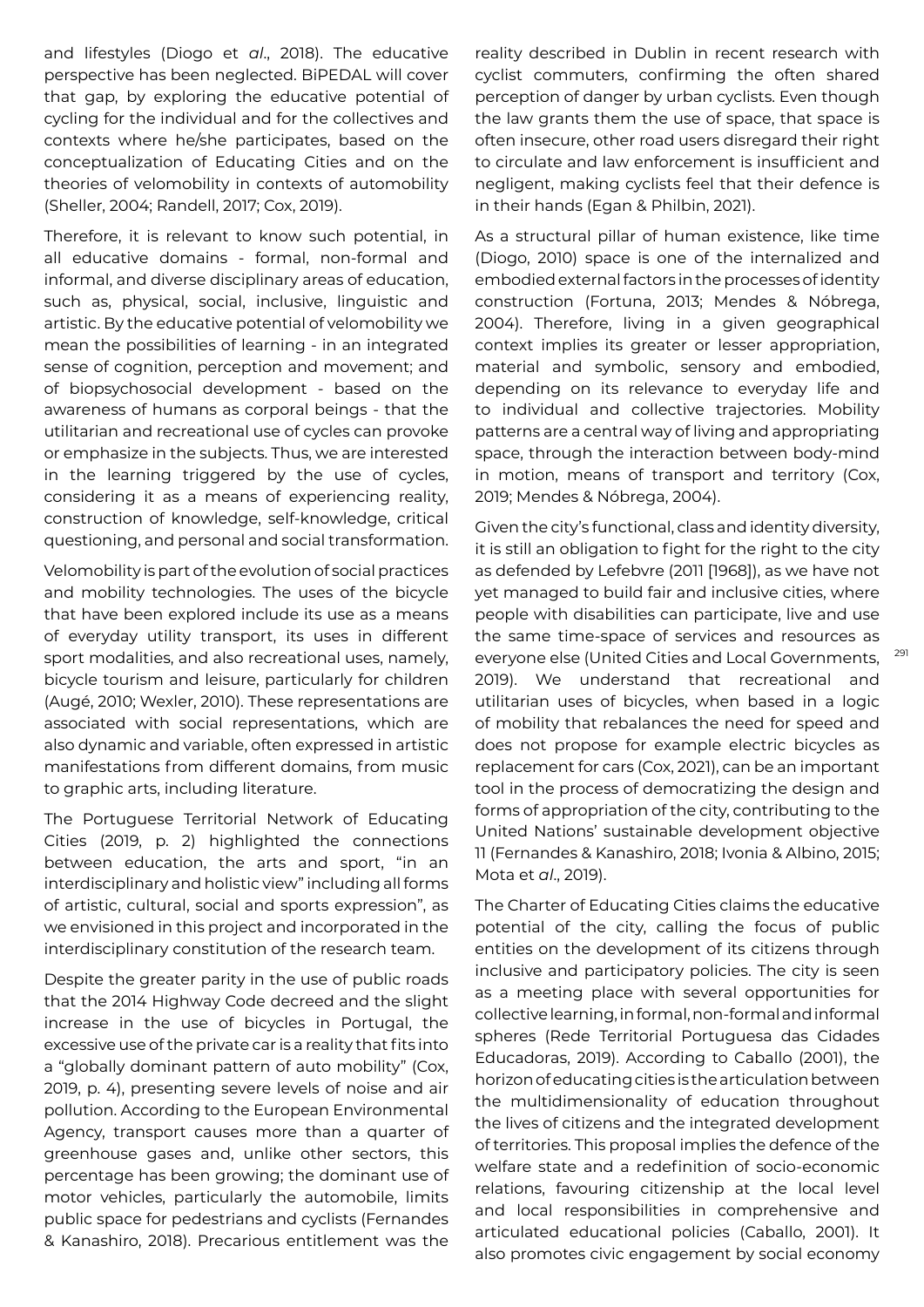organizations, schools and higher education institutions. An educative perspective strengthens approaches to initiatives to promote velomobility (Savan et *al*., 2007), whose cooperative role is framed in this study (Meireles & Ribeiro, 2017). Within the scope of academic organizational responsibility, bicycle-friendly campus initiatives demonstrated great potential to achieve the UN SDGs objectives, as was experienced in Aveiro (Mota et *al*., 2019).

292 psychotherapies have concurred for reconducting This view is in line with the emancipatory perspectives of education (Mezirow, 1997; Freire, 2012), promoting the integration of all areas of knowledge and learning contexts, as well as the non-hierarchical articulation between body and mind in the framework of lifelong learning (Unesco, 2010; Nóbrega, 2005). All spaces of education, participation, claim, conflict and cooperation are experienced from perceptual and cognitive experiences built on the basis of the relationship between the subject and the context, which is concretized in the positioning and movement of his biocultural body in interactions in a given context. This acceptance starts from the challenge to the disjunction between sensation and perception, defending an integrated conception of the sensorial, perceptive, cognitive and participative dimensions of the human experience (Mendes & Nóbrega, 2004). Both "body work and body communication to its perceptive and emotional dimensions, seeking to reach beyond verbal interaction" (Fernandes, 2021, p. 17) which has been "cause of so many misunderstandings" (Fernandes, 2021, p. 110).

The benefits of physical activity for well-being and learning are largely documented (Villwock and Valentini, 2007). However, we are still far from considering the body as a component, rather than a mere instrument, of the teaching-learning processes and biopsychosocial development (Gardner, 1999; Strazzacappa, 2001). Hence, our education systems are highly cantered in verbalized communication and have been part of the organizations that historically constructed power dispositives to discipline human bodies according to certain production logics and its inherent power hierarchies (Apple, 2004). Schools as well as cities designed according to the industrial mode of production and as an instrument of its maintenance, are crucial steppingstones to assure symbiosis between the accumulation of humans and the accumulation of capital. The accumulation of docile bodies controlled by minds that follow the norm and are formed in the acceptance that their own body functions and movements are ruled externally according to a given social order (Foucault, 2021 [1975]). How can a subject be free when built from obedience to the restriction of its own embodied experience?

In our perspective, velomobility can demonstrate how the body is an element of learning and development in itself (Hempkemeyer & Guimarães, 2016), at the same time managing to counter the artificial opposition between leisure time and work / work hours (Araújo, 2017), which will favour the revaluation of the experience so crucial in the development of collective sensibilities (Maffesoli, 1996). In previous exploratory research on groups promoting the use of bicycles in Porto, we identified ecological, anti-mechanization, DIY and anticapitalist motivations, as well as the promotion of physical activity, sports and healthy lifestyles. This research revealed the valorisation of the bicycle as a means for biopsychosocial development and for emancipation, particularly for women, given that the movement promotes emancipation and the transformation of mentalities and attitude patterns (Diogo et *al*., 2018) The management of the senses achieved by the development of psychophysical capacities, motivated by the formation of perception in movement, favours the awareness of oneself, among others, as well as the knowledge of territories, enhancing the strengthening of emancipatory social bonds (Maffesoli, 1996).

In other contexts, velomobility has also been framed in ecological perspectives focused on promoting harmony between humanity and the planet (Lemos et *al*., 2017), associated with the DIY ethos and bicycle repair practices and prosumption (production + consumption), such as bicycle workshops (Barnard, 2016; Ritzer et *al*., 2012). As Illich (1974, p. 63) defines it, the bicycle is a "user-friendly tool" that "generates only the demands it can satisfy", maintaining a balance between "living space" and "lifetime". This means that bicycles are means of transport that favour the design of a city tailored to people (Diogo et *al*., 2020), considering the spatiality and temporality of human bodies. Such user-friendly tools (Illich, 1974) enhance human capacities without replacing the work of the body (Arendt, 2001), promoting their valorisation in spatial development (Soja, 2009), ultimately, in the work of building a future project for Humanity.

The bicycle is seen, therefore, as an instrument of democratization in urban planning (Diogo et *al*., 2018; Mota et *al.*, 2019; Ivonia & Albino, 2015; Fernandes & Kanashiro, 2018) and for the emancipation of minorities (Cox, 2019). During the 19th century, its use challenged the ideas of femininity, expanding the social space of women and promoting the use of more practical clothes (Furness, 2005; Mackintosh & Norcliffe, 2007), even in our times, it was found that some women cyclists feel that they have developed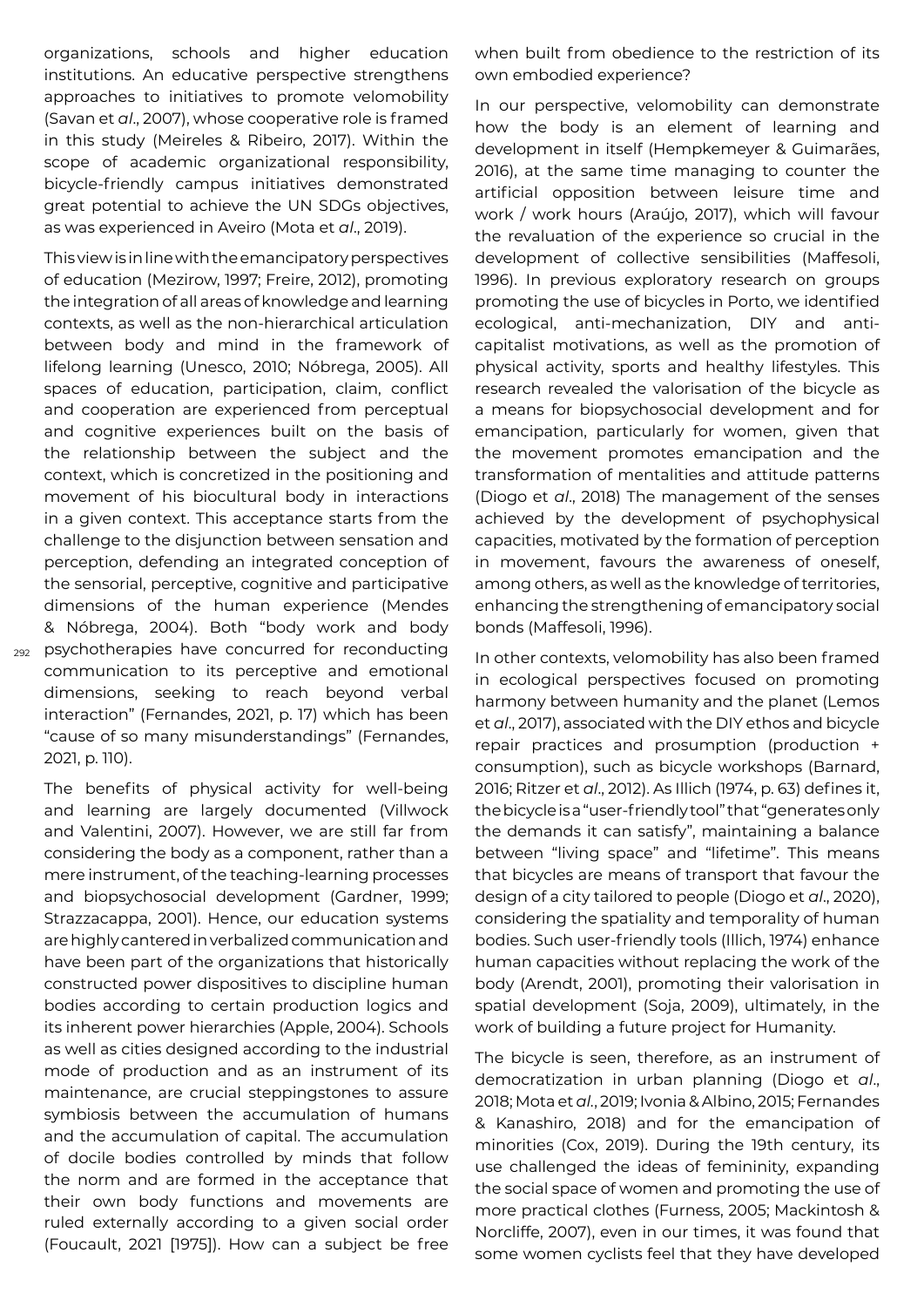their assertiveness when taking place in the public space, interacting openly as cyclists with other users of public roads (Steinbach et *al*., 2011). The bicycle itself is an identity object, as it is impossible to talk about it "without talking about yourself", it allows us to explore capacities and interests, "testing the freedom" that it conveys and represents (Augé, 2010, p. 9). It can even be an identity mark for a region or district, improving its cohesion and sustainability (Ivonia & Albino, 2015).

As Augé (2010, p. 84) states, "cycling is a humanism". It provides a "continuous training for the learning of freedom" and the mutual respect that the refocusing of the human experience on the "satisfaction of living" as a corporal being - completely biological and completely cultural - can provide (Mendes & Nóbrega, 2004). Velomobility can bring us back to our biological rhythm, by countering the 'whirlwind of moments' that urban agitation sets up, giving rise to an 'aesthetic of the moment' that decentralizes us. This balance with the body rhythm gives the human being time to enjoy and care for himself/herself and self-knowledge, the thinking enjoyment that favours the critical interrogation of common sense and his own experience. In a dominant auto-mobility scenario, velomobility can contribute to a greater balance between self-care and the organization of the city (Maffesoli, 1996). These grounds do not, however, encourage us to have a normalized view of cycling, hence there are many forms of velomobility and furthermore the uses of cycles are always clustered in far wider entanglements of socioeconomic structures, political frameworks and cultural patterns, including the social uses of technology and the values attributed to it (Cox, 2021). For these reasons, we perceive the educative potential of velomobility inserted in the context of Educating Cities that are based on the protection of the Welfare State and foster civic participation, cooperation and self-management initiatives by the people at the local level.

This knowledge encourages us to question, across all domains of education - formal, non-formal, informal and transdisciplinary - physical, social, inclusive, linguistic and artistic, what is the educative potential of velomobility, not only for the individual but for groups and contexts where he or she fits, particularly, in urban spaces

# Methodology

The question "What does one learn by cycling?" was the starting point of this project. The moto that led us to explore the potentialities of velomobility in response to the global challenge of education.

Our acronym BiPEDAL symbolizes our human condition seen through a concept of culture that integrates nature is based on a holistic, humanistic and critical conception of education, bringing together a multidisciplinary team with training in these different areas and experience in the three educational spheres. We are united by the following finality:

To understand and promote velomobility as means to integral and integrated development of people and communities, favouring the inclusive co-construction of educating cities.

This aim is divided in the following goals: 1) identify cultural barriers to the utilitarian and recreational uses of cycles; 2) analyse the representations and practices that highlight the relations between cycling uses and learning, biopsychosocial development, civic participation and the inclusion of people with disabilities in urban areas; 3) broadcast these connections in order to promote the use of cycles.

Based on action-research (Henson, 2015) it is structured in two axes: the first is an exploratory stage in the educative context of the promoter organization, hence in order to investigate and act simultaneously, researchers should, firstly, apply reflection and promote change in their own concrete action contexts. The second axis is of more extensive research, it will be focused on diverse social contexts and groups, in order to amplify the understanding on representations and practices that constitute cultural barriers or motivators of the educative potential of velomobility.

The first axis – learn from within includes the following activities with students of several Graduate Degrees and two Master Degrees, focus groups; audio-script-visual-itineraries, experienced *in loco*; a velomobility meeting between cyclists, cycling promotion groups and the academic community, and educative projects within the master program of Heritage, Arts and Cultural Tourism.

The participatory dimension of this project is also achieved by the collaboration with our civil society partners: *MUBi – Associação pela Mobilidade Urbana em Bicicl*et*a*, a national association focused on the promotion of velomobilities that conquer to more sustainable and living cities; and BYCS, an international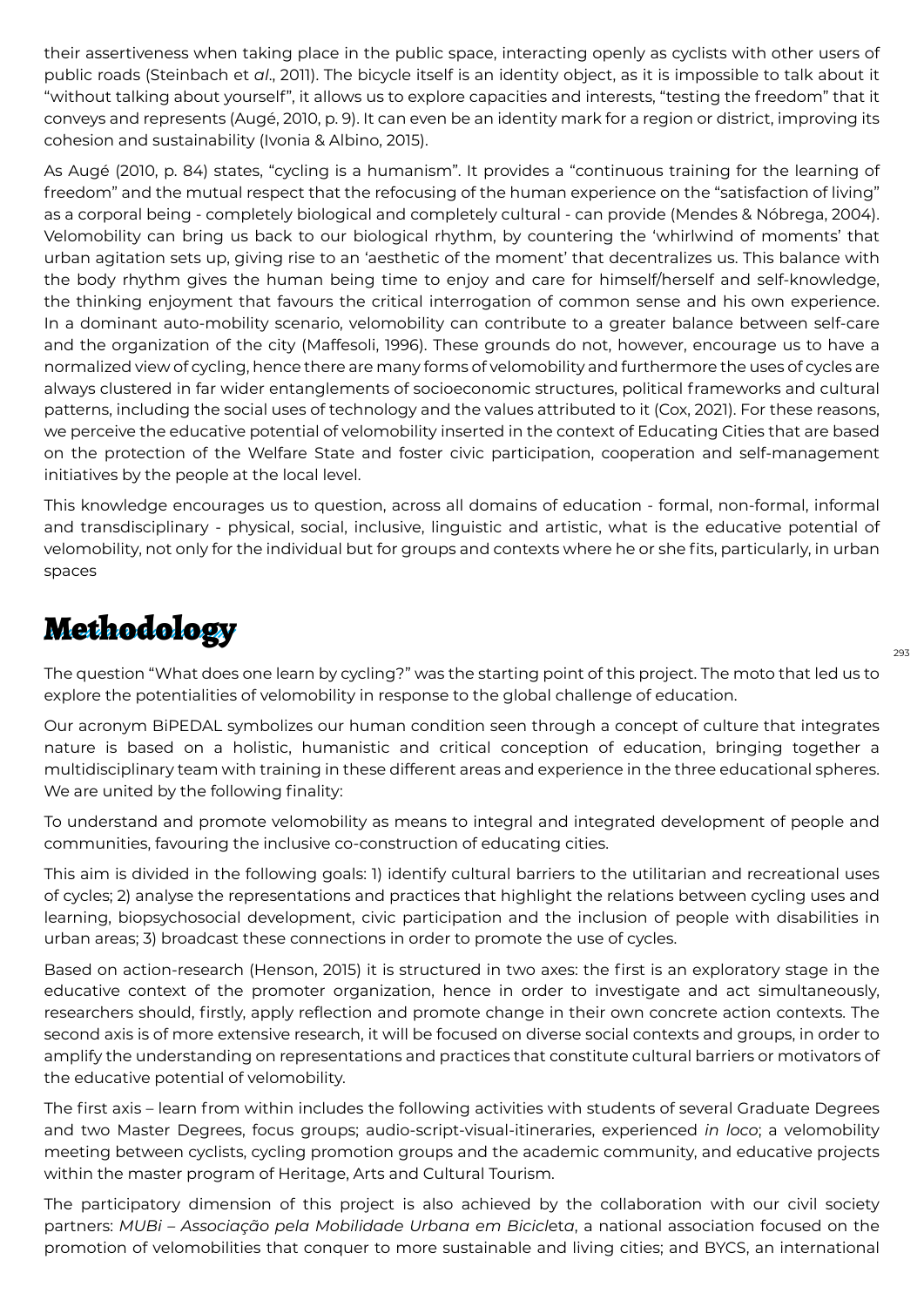non-governmental organization based in Amsterdam moved by the belief that 'bicycles transform cities and cities transform the world'.

The coordinator of BiPEDAL has been an associate of *MUBi – Associação pela Mobilidade Urbana em Bicicl*et*a* – since 2017 and is one of the founders of the Porto local section, in 2019, having been actively involved in the coordination and promotion of its activities since then. In July 2021, the cycling movement in Portugal experienced a particularly intense moment when, in sequence of a fatal traffic collision between a car and a woman riding a bicycle in Lisbon, several collectives all over the country have scheduled a common protest in her memory and to demand more safety on the roads for vulnerable users (pedestrians and cyclists). In 2020, 79,0% of the road collisions occurred within urban areas, 50,8% of fatal victims as well as most of the accidents with wounded victims. The percentage of fatal victims has increased 10,9%, since 2019. The rate of collisions with victims in Portugal has been above the European average since 2000 and this trend has not been changing.

Lisbon and Porto are the districts where most occurrences take place as well as most of the victims. In Lisbon, the municipality started to improve the conditions to cycle since 2008 by implementing cycle lanes and in 2017, a public bike-sharing system was created, resulting in the increase of bicycle users (Felix, 2019). These changes generated more debate on mobility choices and road conflicts, with significant clashes occurring in social media channels dedicated to cycling or neighbourhood and urban matters. The topic of road victims, particularly fatal victims has been one of the most broadcasted and debated, giving higher visibility to this serious long-lasting problem which concurred for a wide mobilization of bicycle users and sympathizers, in 2021. Indeed, urban cycling conditions became a significant subject in the local elections campaign in September, not only in Lisbon where most changes in infrastructure occurred.

Vera Diogo was announced Bicycle Mayor of Porto in March 2021. Bicycle Mayors are volunteers that act as pollinators between different institutions and groups of people in order to spread the seeds of bicycle culture. In her mandate, directed towards spreading the added value of cycling among children and women, the promotion of School Bus lines was the priority, initiated in a primary school in Porto in July 2021. This first pilot line came about given the contact with a teacher in that school in a civil society initiative to teach people how to cycle or help them gain more confidence cycling in the city. This action – Bicircular - involved people involved in several collectives, so far, it was developed between April and July of 2021, and the group is planning to restart in October. The people that participated as learners were mostly children accompanied by their parents, and a few adult women also came to learn to pedal for the first time or to (re)gain confidence, and have succeeded, at least for a first level of motorial skills. Among the group, another member is leading a parents' association in a neighbour municipality, Matosinhos, together with other parents, he has made contacts with the local authorities to create conditions to start a School Bike Bus line, also there.

294

These initiatives have proliferated in Lisbon, since a municipal project was launched under the School Mobility section of the Mobility Department with support from a civic movement that created the first *School Bike Bus* – *Cicloexpresso do Oriente*, in 2015. In 2021, a national federation – *Federação de Cicloturismo e Utilizadores de Bicicl*et*a* – started to organize school mobility meetings of people involved in the promotion of School Bike Bus Lines and other initiatives involving educative communities. From north to south, including one experience in the Islands, Azores, these Bike Bus Lines are running. A common nationwide initiative is planned for 2022, with the purpose of giving visibility to this important pattern change and its benefits in children's and parents' wellbeing and motivation to start the day, reclaiming attention and support from political authorities.

The second axis includes the collection of songs that represent velomobility; map representations and practices of the population of Porto Metropolitan Area through a questionnaire that will allow us to understand what associations are made between cycling and learning and which are the groups that highlight it more.

Through interviews, we will explore the representations and practices related with velomobility, from diverse groups: i) cyclists - developing in depth analysis of their experiences and reflections; ii) elderly people that are former cyclists - with the intention of finding lessons from the past, regarding active mobility; iii) people with disabilities - with focus on the specific factors that may drive them towards or away from cycles; iv) representatives of educative organizations, municipal representatives and members of the Portuguese Territorial Network of Educating Cities. The analysis of the representations and positions of the last groups will be particularly articulated, with the purpose of understanding the concepts of Educating Cities that are defended and operationalized by them, and the place they assume in the co-construction of these cities and,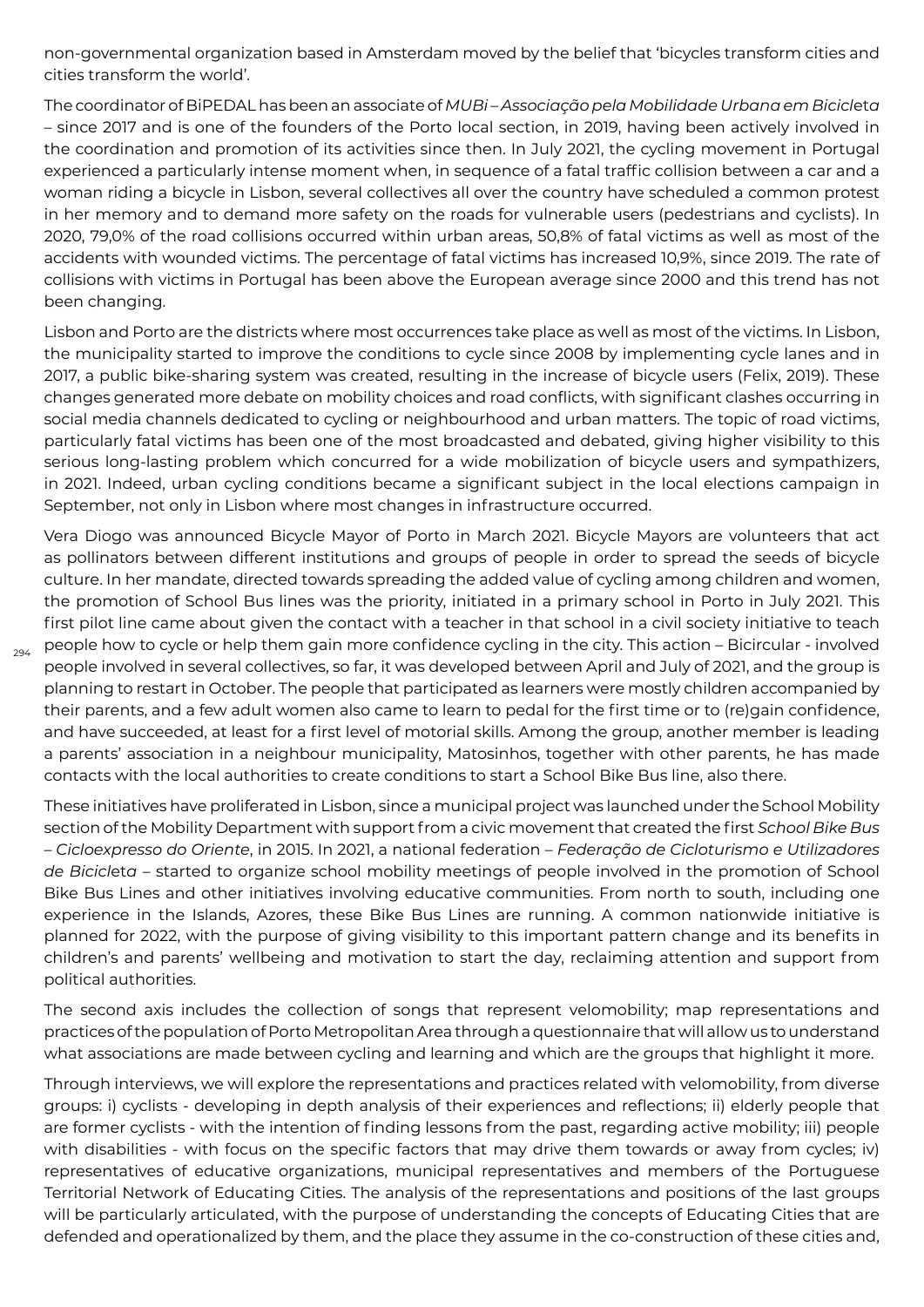particularly in the promotion of velomobility.

Currently, we are developing the first axis of our project, analysing 13 Focus Groups with students. The exercise presented at KISMIF was a first experience in analysing a song lyric that develops on concepts that are crucial to our project – human evolution and human nature.

# Pearl Jam's Do the evolution

This song was included in the album Yield published in 1998, and according to Rampton (2019) inspired in a novel by Daniel Quin, Ishmael, which questions human supremacy and sheds light on relevant challenges of modern societies as ethics, sustainability and global risks.

*Do the evolution by Pearl Jam (Album Yield, 1998)*

#### Woo

I'm ahead, I'm a man *I'm the first mammal to wear pants*, yeah I'm at peace with my lust I can kill 'cause in god I trust, yeah It's evolution, baby

#### I'm at peace, I'm the man Buying stocks on the day of the crash, yeah

All the rolling hills, I'll flatten 'em out**, yeah** <sub>295</sub> *On the loose, I'm a truck It's herd behavior*, uh huh

### It's evolution, baby, good

Admire me, admire my home *Admire my son, he's my clone* Yeah, yeah, yeah, yeah *This land is mine, this land is free I'll do what I want but irresponsibly* It's evolution, baby

#### I'm a thief, I'm a liar There's my church, I sing in the choir Ooh ooh ooh ooh Ooh ooh ooh ooh

Admire me, admire my home Admire my son, admire my clones 'Cause we know, appetite for a nightly feast Those ignorant Indians got nothin' on me Nothin', why? Because it's evolution, baby I am ahead, I am advanced

I am the first mammal to make plans, yeah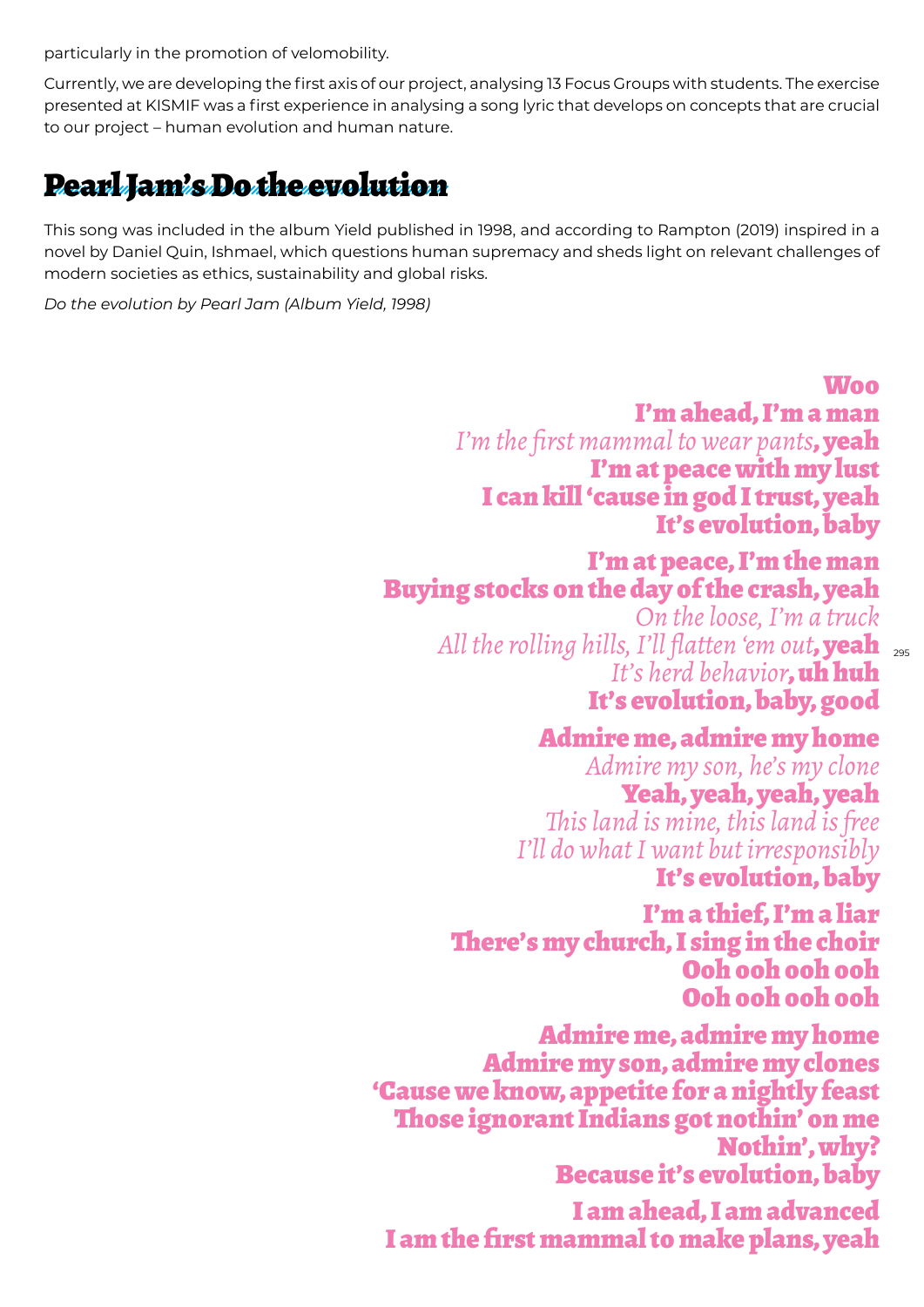#### I crawled the earth, but now I'm higher 2010, watch it go to fire It's evolution, baby It's evolution, baby Ah, do the evolution

#### Come on, come on, come on

As can be read above, the lyrics highlights six main traits of human societies constructed throughout the modernity process:

**×** Antropocentrism – the *first mammal to wear pants* is the first to produce other animal species according to its needs and to perceive the ecosystem as its own property. The development of the notion of culture and of culture as human's specific nature (…), as well as the long processes of civilization that disciplined the bodies by camouflaging human's animality (Elias, 1990), has favored this worldview.

**×** Domination of nature – exploitation of resources and reshaping of natural ecosystems and landscapes only with focus on the requirements of the expansion of economic activities, as the phrase *All the rolling hills, I'll flatten 'em out* pictures.

**×**Mechanization of humanity – the same processes applied to the natural world are applied to human nature, which is reconceptualized, limited and shaped according to a given social order that is centered in a form of production – industrialization ruled by mechanization. *On the loose, I'm a truck* impersonates the individual as a motor vehicle as if the human body is not powerful enough and at the same time hence it is no longer in control once mankind has followed this track of intoxication with technology.

**×** Conformism and normalization – expressed clearly in the phrase *It's herd behavior.* This scenery is only made possible by the power of the norm and the establishment of power-knowledge relations that perpetuate authority positions and obedience to authority as moral behavior pattern based in the dualism of obligation and punishment (Foucault (2021 [1975]); Kropotkine (2018 [1899]).

**×** Private property defines one's freedom – *This land is mine, this land is free* prescribes the logic of freedom based on economic rights and the land as the first commodity, free for the taking, not free to share or as the basis of ecosystems which are respected in their own balance. Free, once a legal system defines the limits and the order of each users' freedoms, rights, privileges and power.

**×** Individualism and carelessness – *I'll do what I want but irresponsibly* does not reflect the logic of the individual freedom perceived as dependent on the preservation of the species (Kropotkine (2018 [1899]). On contrary, this is the individual that did not learn to think in morals terms guided by reason, therefore once free from control, this subject's actions are only directed towards selfsatisfaction, in complete disregard of others and oblivious of how the consequences of such actions in the others and on the environment affect his own subsistence.

### Inconclusions

The brief content analysis exercise of *Do the evolution* which critique is easily read by our theoretical lenses, can serve as a symbolic portrait of the *homo economicus* or the unidimensional man (Marcuse, 2011 [1964]) which BiPEDAL is opposing to. The six categories identified can become pivotal transversal themes for future analysis of song lyrics directly referencing bicycles or cycling, therefore this analysis has contributed for the advance of the project. There is some relation between the analytical exercise here presented and the preliminary analysis of the Focus Groups with students, which despite not being the object of this paper, already gave us some insights of the deep cultural level of barriers that the promotion of cycling, particularly for utilitarian purposes in our daily lives, can face. Higher education students of this age have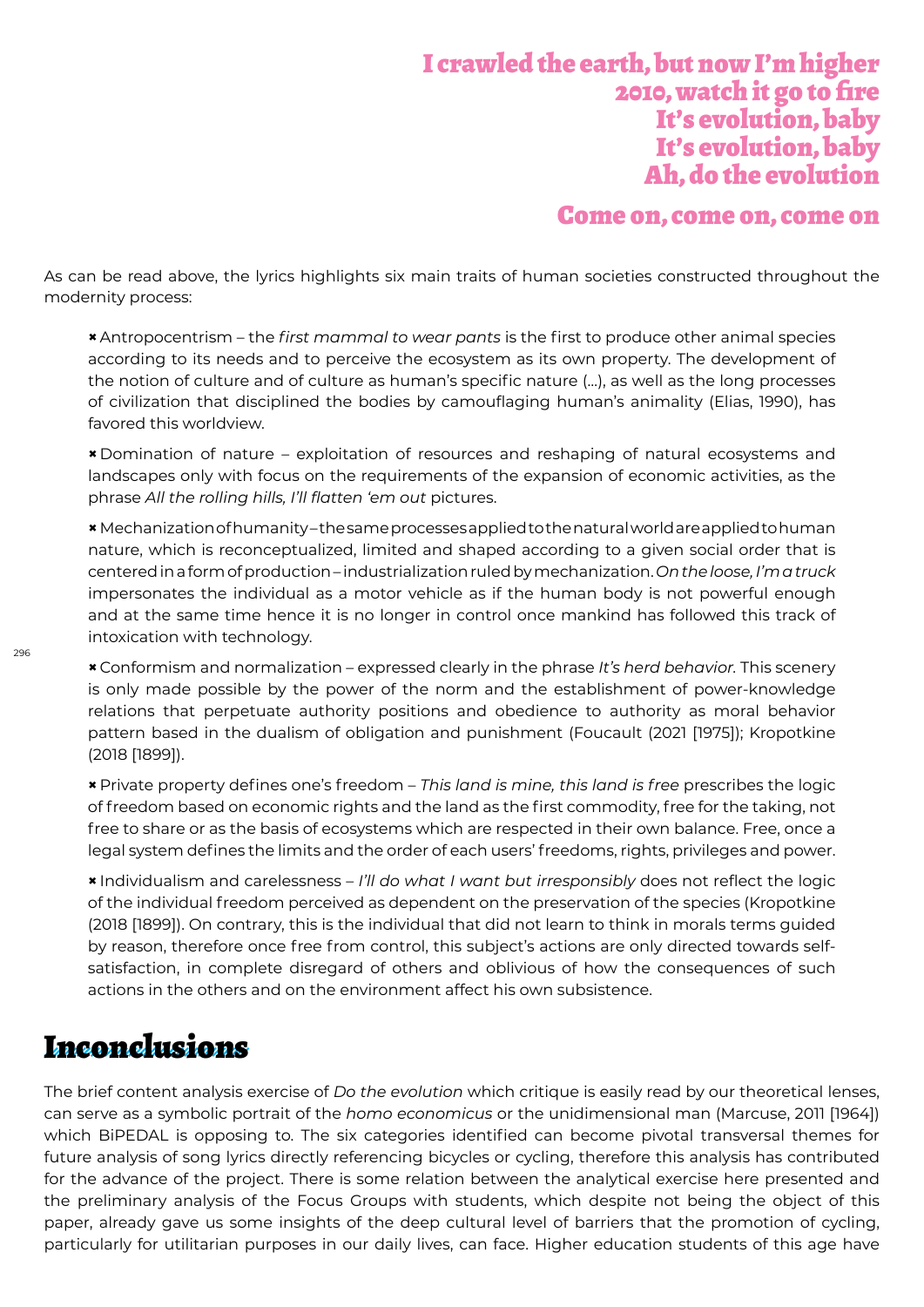been entirely raised in the era of the automobile, motorization, and automation. Particularly, for those who have always lived in urban areas and grew up in sedentary families, not having learned how to cycle or barely remembering how is not uncommon. Nevertheless, students also reveal areas of human experience where cultural triggers to promote cycling can be explored, such as the sensation of freedom, inner peace and reflection time that cycling allows, as well as its possibilities to explore landscapes and diverse itineraries in the city and to be in touch with the natural elements. These triggers are contrary to the human portrait displayed in *Do the Evolution,* they are more in line with the integral perspective of human being – bodymind – to whom cognition, emotion and movement are interrelated and in confluence.

The inclusion of some types of velomobility in Do It Yourself and resistance cultures is a background that BiPEDAl cherishes, considering our view of cycling promotion goes far beyond its simple increase in numbers, it is directed "toward human flourishing, connection and wellbeing" (Spinney, 2021, p. 3), through emancipation, citizen participation in democratic social states and in the inclusive co-construction of Educating Cities.

**Acknowledgements:** to Pedro Duarte for the support in the ext revision.

#### **References**

» Augé, M. (2010 [2008]). *L'éloge de la bicicl*et*e* [The bicycle logbook]. Paris: Payot & Rivages.

» Apple, M. (2004). *Ideology and Curriculum*. New York: Routledge Falmer.

» Araújo, M.J. (2017). A importância do Tempo Livre para as Crianças [The importance of Free Time for Children]. *Revista Diversidades*, *51*, 22-27.

» Arendt, H. (2001 [1958]). *A Condição Humana* [The Human Condition]. Lisboa: Relógio D'Água.

» Barnard, A. (2016). Making the city "second nature": freegan dumpster drivers and the materiality of morality. *American Journal of Sociology*, *121*(4), 1117-1050.

» Caballo, M.B. (2001). *A cidade educadora. Nova perspectiva de Organização e Intervenção Municipal* [The educating city. New perspective of Municipal Organisation and Intervention]. Lisboa: Instituto Piaget.

» Cox, P. (2019). *Cycling: Toward a sociology of vélomobility.* Abingdon: Routledge.

» Cox, P. (2021). Peter Cox 2 Cycling and Society 2021. [Video]. Youtube. Retrived from: <u>https://www.youtube.com/</u> 297 watch?v=Cv7E2xVjk7Y&list=PLILjpXTCX6zFvo16R4krIzxR7fnbrihtk&index=8

» Diogo, V., Marques, J. & Teixeira, J. (2020). *Cidade à medida das pessoas! – Princípio orientador para a mobilidade* [A city fit for people! - Guiding principle for mobility]. Tribuna Aberta. Retrieved from: https://www.campoaberto.pt/2020/09/16/que-cidade-queremos-tribunaaberta-3/#daspessoas.

» Diogo, V., Rosa, A., Ferreira, C., Araújo, M. J. & Guerra, P. (2018). Alternative Lifestyles in urban environment: an insight into sharing economy from the social usages of bicycles [Communication]. 5th IWSE, June 28-29, University of Mannheim.

» Diogo, V. (2010). Dinâmicas de inovação social e suas implicações no desenvolvimento espacial: três iniciativas do terceiro sector no Norte de Portugal [Dynamics of social innovation and their implications for spatial development: three third sector initiatives in Northern Portugal]. [Master's thesis, Faculdade de Letras]. Porto: Universidade do Porto.

» Egan, R. & Philbin, M. (2021): *Precarious entitlement to public space & utility cycling in Dublin*. Mobilities. Retrived from: https://doi.org /10.1080/17450101.2021.1913067

» Elias, N. (1990). *O processo civilizacional* [The civilisational process]. Lisboa: Dom Quixote.

» Felix, R. (2019). Barriers and motivators to bicycle in low cycling maturity cities: Lisbon case study. [Doctoral dissertation, Instituto superior técnico]. Lisboa: Universidad de Lisboa.

» Fernandes, L. (2021). As lentas lições do corpo. Ensaios rápidos sobre as relações entre o corpo e a mente [The slow lessons of the body. Quick essays on the relationship between body and mind]. Lisboa: Contraponto.

» Fernandes, D., Kanashiro, M. (2018). *A bicicl*et*a como componente da justiça dos transportes* [The bicycle as a component of transport justice]. In Colóquio Ibérico de Geografia Proceedings. (pp. 237-247). Lisboa: IGOT.

» Fortuna, C. (2013). *Identidades, Percursos, Paisagens Culturais: Estudos Sociológicos de Cultura Urbana*. Coimbra: Imprensa da Universidade de Coimbra.

» Freire, P. (2012). *Pedagogia da Autonomia. Saberes necessários à prática educativa* [Pedagogy of Autonomy. Knowledge required for educational practice]. Mangualde: Edições Pedago.

» Furness, Z.M. (2005). "Put the fun between your legs!": The politics and counterculture of the bicycle. [Doctoral dissertation, University of Pittsburgh]. Pensilvania: University of Pittsburgh. http://d-scholarship.pitt.edu/10058/

» Gardner, H. (1999). *Intelligence Reframed: Multiple Intelligences for the 21st Century*. New York: Basic Books.

» Hempkemeyer, S. & Guimarães, L. (2016). Bicicleta, Cidade E Educação: Movimentos De Pesquisa [Bicycle, City and Education: Research Movements]. *Athenea Digital*, *16*(2), 289-305.

» Henson, K. (2015). *Curriculum Planning: Integrating Multiculturalism, Constructivism and Education Reform*. Long Grove, Illinois: Waveland Press.

» Illich, I., (1973). *Tools for Conviviality*. London: Calder and Boyars.

» Illich, I. (1974). *Energy and Equity*. Cuernavaca: Ideas in Progress